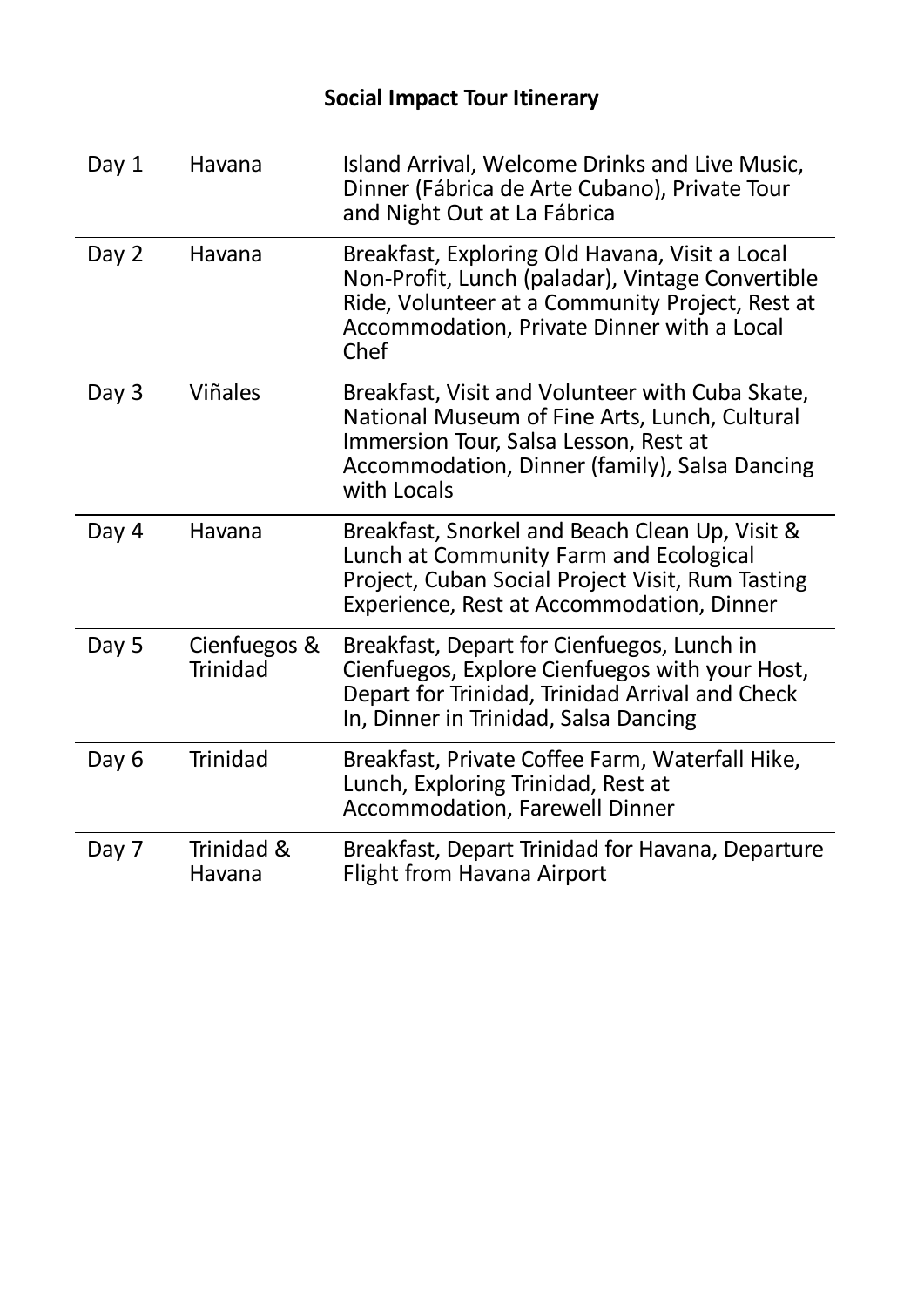## **Day 1**

### Havana

Island Arrival, Welcome Drinks and Live Music, Dinner (Fábrica de Arte Cubano), Private Tour and Night Out at La Fábrica

| <b>Time</b>             | <b>Activity</b>                                | <b>Description</b>                                                                                                                                                                                                        |
|-------------------------|------------------------------------------------|---------------------------------------------------------------------------------------------------------------------------------------------------------------------------------------------------------------------------|
| $1:00$ PM -<br>4:00 PM  | <b>Island Arrival</b>                          | Your driver will meet you at the airport, and you'll be taken<br>to your accommodation to freshen up.                                                                                                                     |
| $6:30$ PM -<br>7:30 PM  | Welcome Drinks<br>and Live Music               | Welcome to Havana! Kick-off your cultural immersion with<br>fresh-made mojitos and live local musicians playing Cuban<br>classics.                                                                                        |
| $8:00$ PM -<br>9:30 PM  | Dinner (Fábrica de<br>Arte Cubano)             | Sit down at one of Havana's trendiest restaurants located<br>inside the VIP section of the famous Fábrica de Arte<br>Cubano.                                                                                              |
| $9:45$ PM -<br>11:00 PM | Private Tour and<br>Night Out at La<br>Fábrica | Enjoy a private tour of Fábrica de Arte Cubano, a must-see<br>Cuban art installation and center of Havana nightlife! Enjoy<br>a classic mojito as you explore three floors of art galleries,<br>live music, DJs and more. |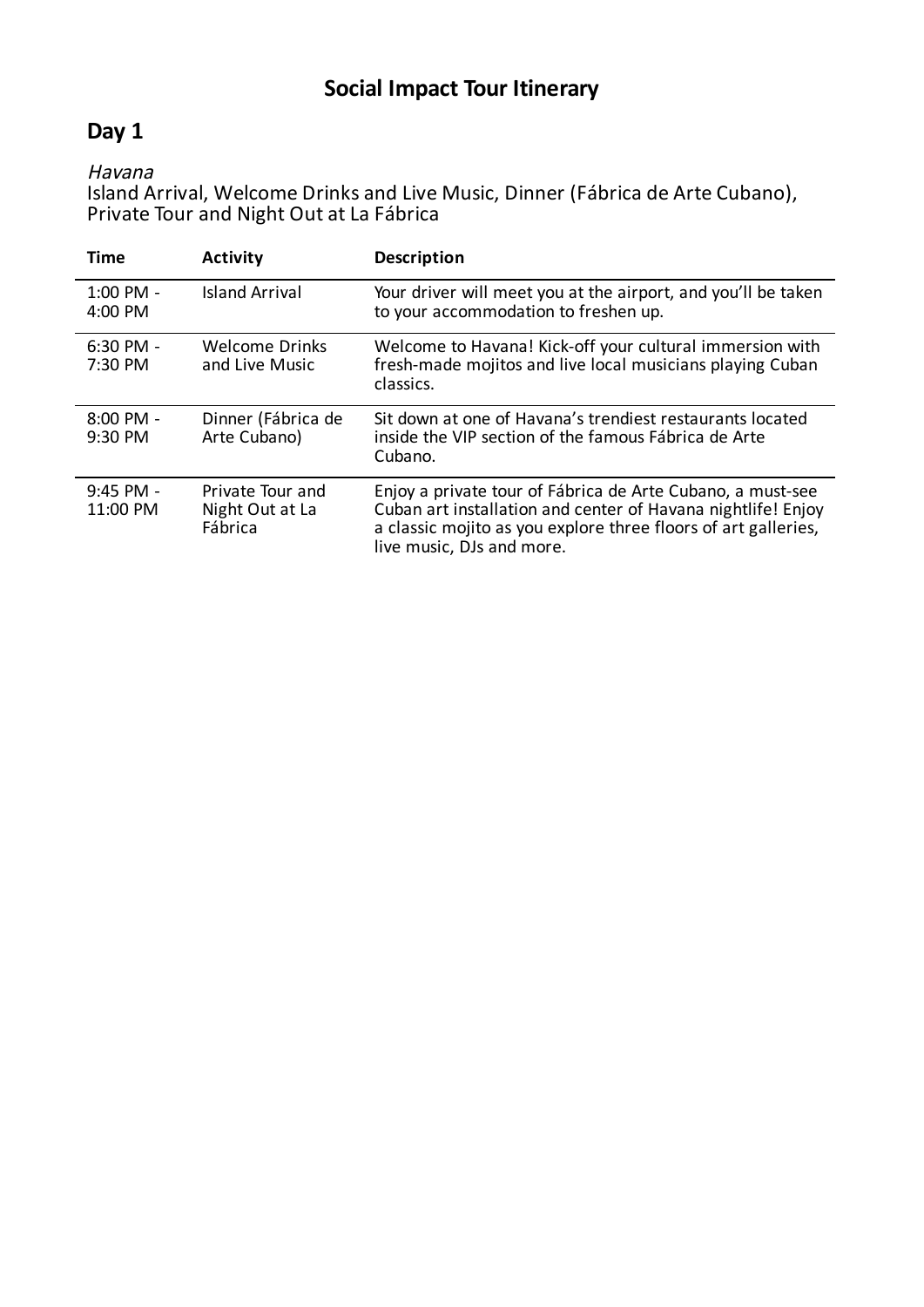## **Day 2**

#### Havana

Breakfast, Exploring Old Havana, Visit a Local Non-Profit, Lunch (paladar), Vintage Convertible Ride, Volunteer at a Community Project, Rest at Accommodation, Private Dinner with a Local Chef

| <b>Time</b>             | <b>Activity</b>                            | <b>Description</b>                                                                                                                                                                                                                                                                                                                          |
|-------------------------|--------------------------------------------|---------------------------------------------------------------------------------------------------------------------------------------------------------------------------------------------------------------------------------------------------------------------------------------------------------------------------------------------|
| 7:30 AM -<br>9:00 AM    | <b>Breakfast</b>                           | Full breakfast provided at your accommodation.                                                                                                                                                                                                                                                                                              |
| $9:00$ AM -<br>11:00 AM | <b>Exploring Old</b><br>Havana             | Find your bearings and step back in time, as you immerse<br>yourself in the iconic, colorful and historic Habana Vieja<br>(Old Havana) with your local host. Highlights include:<br>Plaza de Armas, Plaza de la Catedral, Taller de Gráfica, a<br>local store where Cubans use the ration card, local<br>tenements called solares and more! |
| 11:00 AM -<br>12:00 PM  | Visit a Local Non-<br>Profit               | Visit an internationally recognized community arts and<br>youth empowerment project. Learn how a non-profit<br>organization works in Cuba and hear about their passion<br>for community development.                                                                                                                                        |
| 12:15 PM -<br>1:45 PM   | Lunch (paladar)                            | Enjoy a midday break at an authentic Cuban paladar.                                                                                                                                                                                                                                                                                         |
| 2:00 PM -<br>3:30 PM    | Vintage Convertible<br>Ride                | Hop into a vintage classic American convertible car and<br>cruise throughout Havana's neighborhoods.                                                                                                                                                                                                                                        |
| 3:30 PM -<br>5:00 PM    | Volunteer at a<br><b>Community Project</b> | Engage with the artists, musicians, adults and children at<br>a community project like Muraleando, a collaborative<br>community arts project that has revitalized a run-down<br>neighborhood of Havana into a work of art (subject to<br>availability of date)                                                                              |
| 5:15 PM -<br>7:00 PM    | Rest at<br>Accommodation                   | Relax and freshen up at the accommodation.                                                                                                                                                                                                                                                                                                  |
| 7:30 PM -<br>9:30 PM    | Private Dinner with a<br>Local Chef        | Visit the home of a Cuban Chef and learn about the<br>challenges of preparing gourmet food in Cuba with<br>limited resources. Hear about the Chef's creative<br>inspiration and story as you enjoy a dinner with the Chef<br>in their home.                                                                                                 |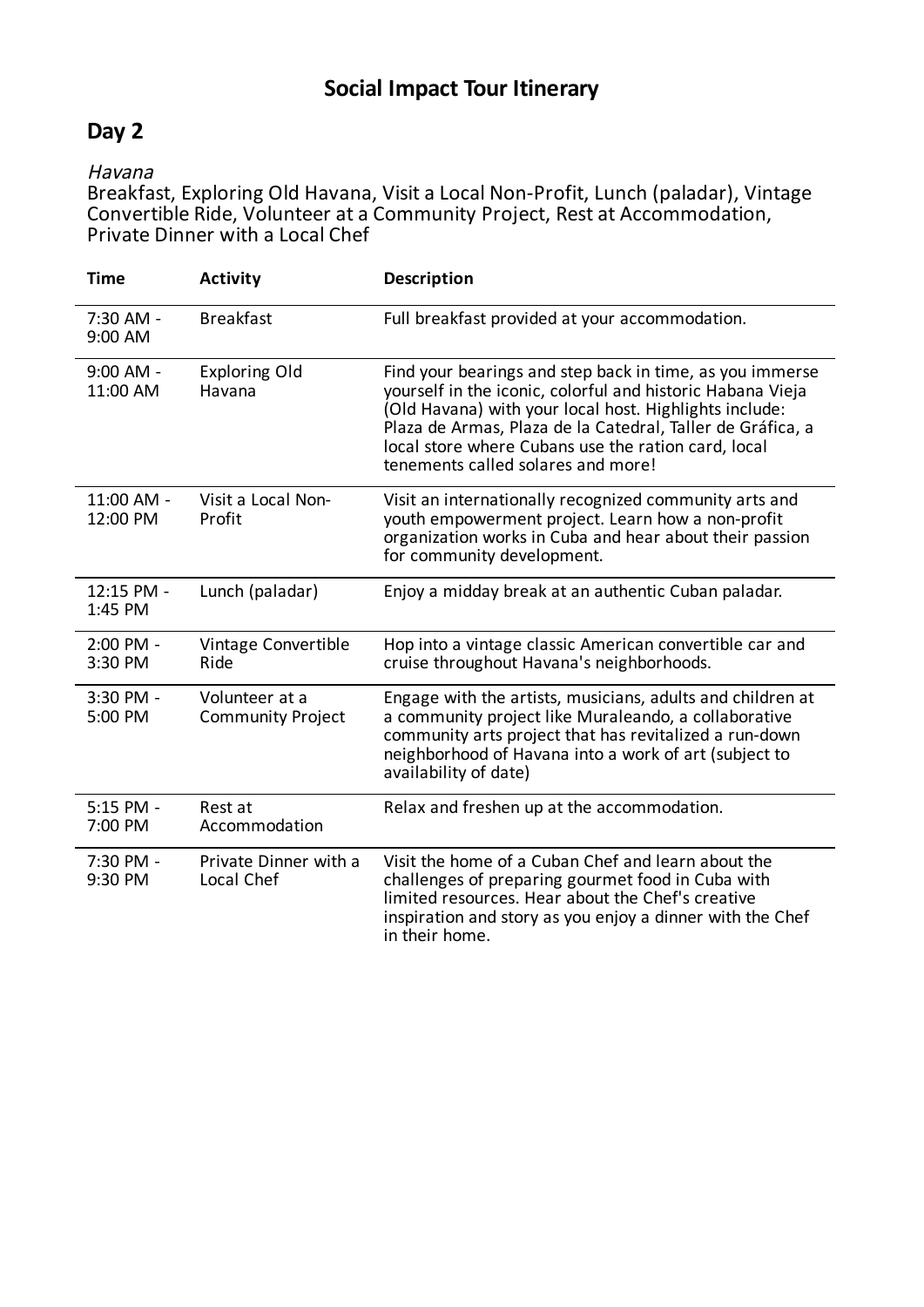## **Day 3**

#### Viñales

Breakfast, Visit and Volunteer with Cuba Skate, National Museum of Fine Arts, Lunch, Cultural Immersion Tour, Salsa Lesson, Rest at Accommodation, Dinner (family), Salsa Dancing with Locals

| <b>Time</b>             | <b>Activity</b>                        | Description                                                                                                                                                                                                    |
|-------------------------|----------------------------------------|----------------------------------------------------------------------------------------------------------------------------------------------------------------------------------------------------------------|
| $8:00$ AM -<br>9:00 AM  | <b>Breakfast</b>                       | Full breakfast provided at your accommodation.                                                                                                                                                                 |
| $9:00$ AM -<br>11:00 AM | Visit and Volunteer<br>with Cuba Skate | Spend your morning with Cuba Skate, a local non-profit<br>creating youth development programs centered around<br>skating. Hear their story and inspirations, and work beside<br>them on a project at the shop. |
| 11:30 AM -<br>12:45 PM  | <b>National Museum</b><br>of Fine Arts | View historic Cuban art not found anywhere else in the<br>world, in the visually stunning Museo Nacional de Bellas<br>Artes (National Museum of Fine Arts.)                                                    |
| 1:00 PM -<br>2:30 PM    | Lunch                                  | Sit down and enjoy a delicious local lunch.                                                                                                                                                                    |
| 2:45 PM -<br>4:45 PM    | <b>Cultural Immersion</b><br>Tour      | Walk through a vibrant neighborhood in Havana and<br>witness an inspiring view of Cuban culture that tourists<br>rarely see. Visit private homes and businesses, communing<br>with locals all along the way.   |
| 5:00 PM -<br>6:00 PM    | Salsa Lesson                           | Even our shyest dancer enjoy this fun-filled experience and<br>opportunity to learn from the best. Meet our resident<br>dance instructors, the most talented in all of Cuba!                                   |
| $6:15$ PM -<br>7:45 PM  | Rest at<br>Accommodation               | Relax and freshen up at the accommodation.                                                                                                                                                                     |
| 8:00 PM -<br>9:30 PM    | Dinner (family)                        | Enjoy a family dinner at a restaurant run by one of Cuba's<br>most renowned chefs.                                                                                                                             |
| 9:45 PM -<br>11:00 PM   | Salsa Dancing with<br>Locals           | We'll take you to our favorite local spot in Havana.                                                                                                                                                           |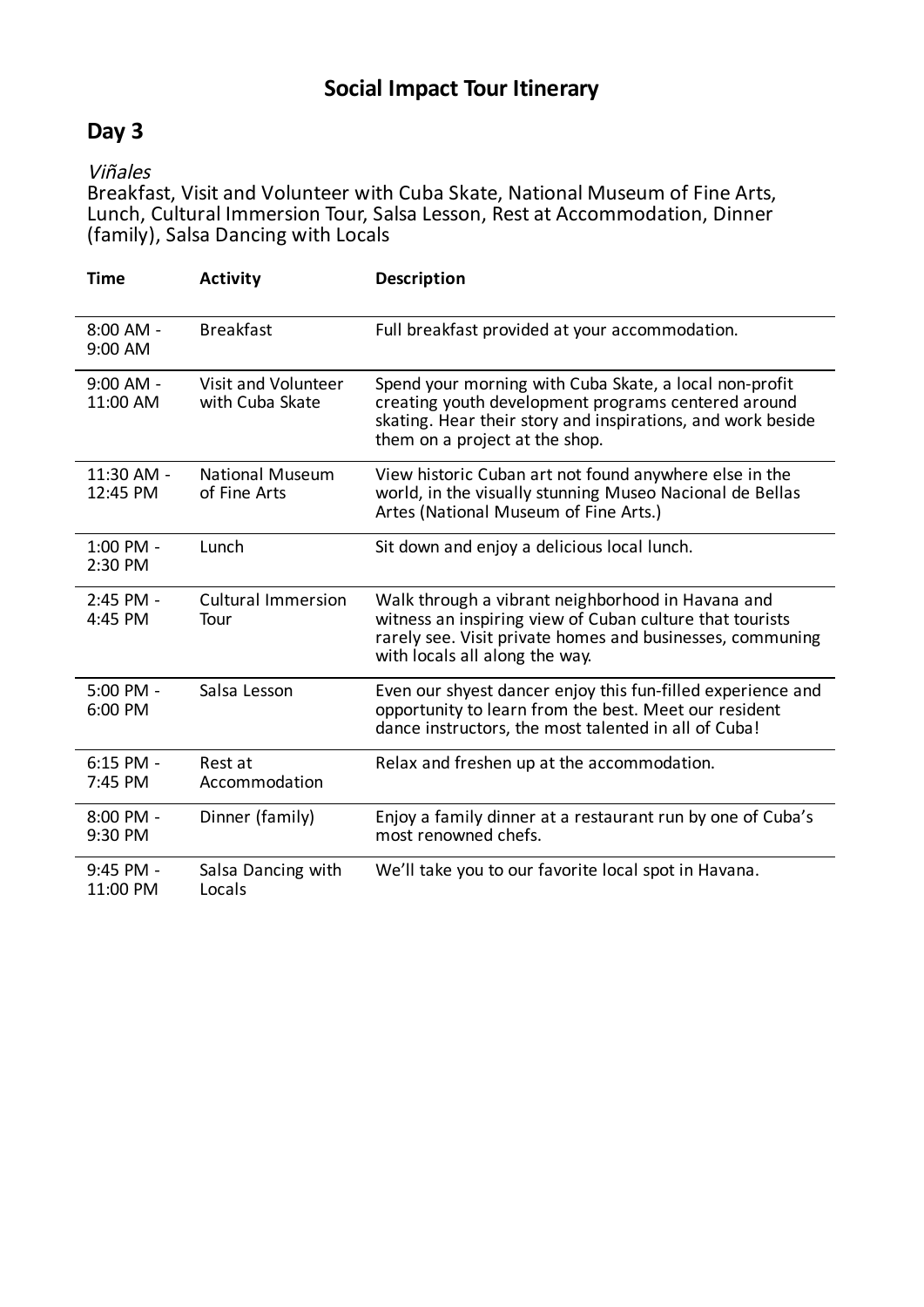## **Day 4**

#### Havana

Breakfast, Snorkel and Beach Clean Up, Visit & Lunch at Community Farm and Ecological Project, Cuban Social Project Visit, Rum Tasting Experience, Rest at Accommodation, Dinner

| <b>Time</b>             | <b>Activity</b>                                                        | Description                                                                                                                                                                                                                                                                                                       |
|-------------------------|------------------------------------------------------------------------|-------------------------------------------------------------------------------------------------------------------------------------------------------------------------------------------------------------------------------------------------------------------------------------------------------------------|
| 8:00 AM -<br>9:00 AM    | <b>Breakfast</b>                                                       | Full breakfast provided at your accommodation.                                                                                                                                                                                                                                                                    |
| $9:30$ AM -<br>11:30 AM | Snorkel and Beach<br>Clean Up                                          | Enjoy refreshing cool waters as you snorkel at a beach<br>near Havana, and participate in beach clean-up efforts<br>with locals.                                                                                                                                                                                  |
| 12:00 PM -<br>2:30 PM   | Visit & Lunch at<br><b>Community Farm</b><br>and Ecological<br>Project | Discover the community-minded spirit at Rincon de<br>Cristo, a local farm that focuses on creating a positive<br>impact in the local community. Get to know some of the<br>locals that work here and learn about the variety of plants<br>and crops grown, and wrap up your visit with a farm-to-<br>table lunch. |
| 3:00 PM -<br>4:00 PM    | Cuban Social Project<br>Visit                                          | Spend time visiting with a local community project and<br>learn what they're doing to make a positive impact on the<br>island.                                                                                                                                                                                    |
| 4:15 PM -<br>5:15 PM    | <b>Rum Tasting</b><br>Experience                                       | Relax and enjoy a rum tasting with a professional<br>sommelier. Sample different types of Cuban rum and<br>learn the proper way to taste it! Don't worry, the rum<br>tasting will be kid-friendly and have activities available to<br>keep your child busy while you relax.                                       |
| 5:30 PM -<br>6:45 PM    | Rest at<br>Accommodation                                               | Relax and freshen up at the accommodation.                                                                                                                                                                                                                                                                        |
| 7:00 PM -<br>9:00 PM    | Dinner                                                                 | Enjoy dining in a restaurant run by one of Cuba's most<br>renowned chefs.                                                                                                                                                                                                                                         |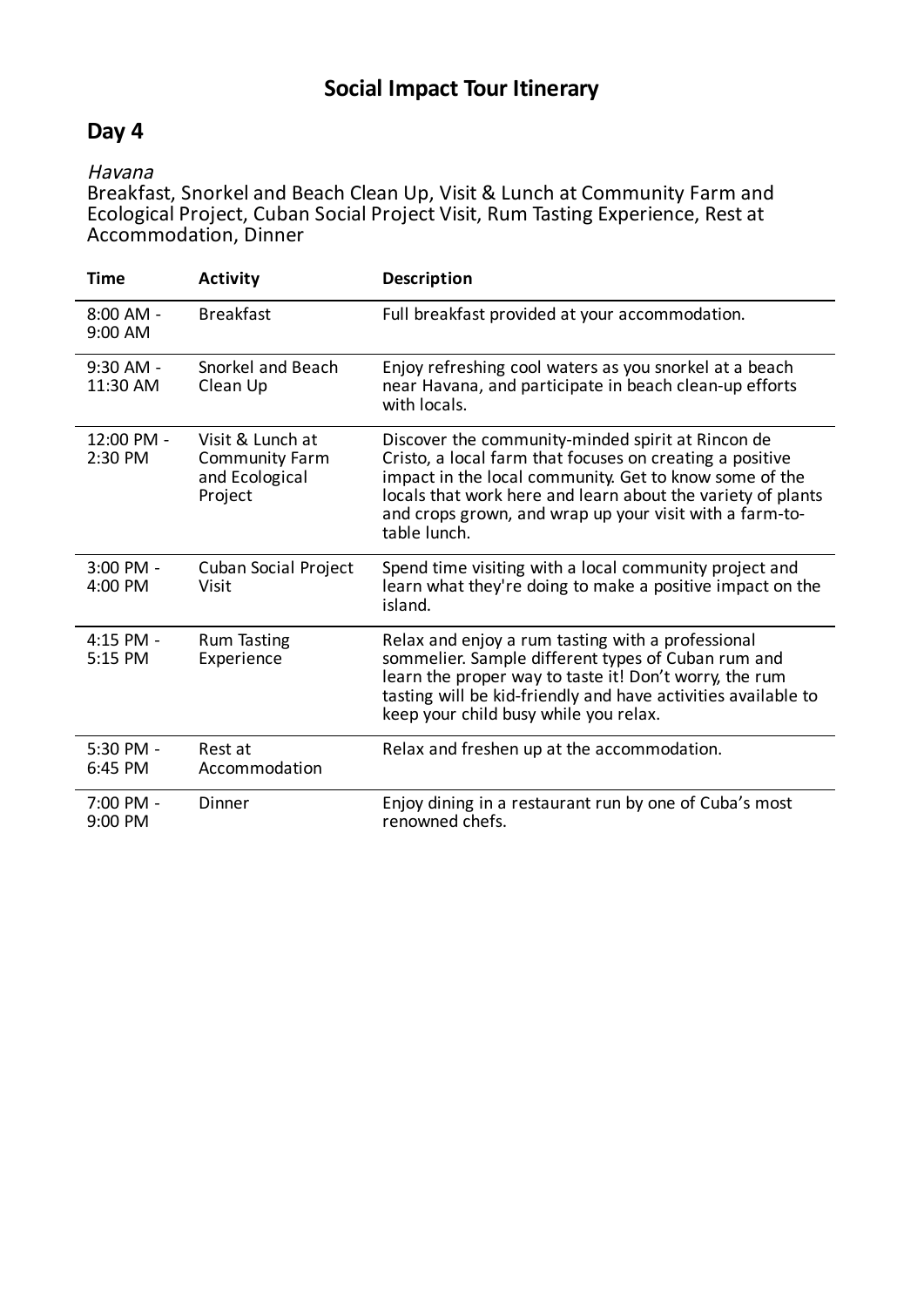## **Day 5**

#### Cienfuegos & Trinidad

Breakfast, Depart for Cienfuegos, Lunch in Cienfuegos, Explore Cienfuegos with your Host, Depart for Trinidad, Trinidad Arrival and Check In, Dinner in Trinidad, Salsa Dancing

| <b>Time</b>             | <b>Activity</b>                             | <b>Description</b>                                                                                                                                                |
|-------------------------|---------------------------------------------|-------------------------------------------------------------------------------------------------------------------------------------------------------------------|
| $8:00$ AM -<br>12:00 PM | <b>Breakfast</b>                            | Full breakfast provided at your accommodation.                                                                                                                    |
| 12:00 PM -<br>1:30 PM   | Depart for<br>Cienfuegos                    | After breakfast, you'll depart with your private driver and<br>guide to the town of Cienfuegos, a gem along the coast on<br>the way to Trinidad.                  |
| 12:00 PM -<br>1:30 PM   | Lunch in<br>Cienfuegos                      | Enjoy lunch at a restaurant overlooking the sea. Savor the<br>breeze, tropical climate, and traditional Cuban food.                                               |
| 1:30 PM -<br>3:00 PM    | <b>Explore Cienfuegos</b><br>with your Host | Witness the inspiring French influences of the city known as<br>Cuba's "Pearl of the South."                                                                      |
| 3:00 PM -<br>5:00 PM    | Depart for Trinidad                         | Continue along your journey towards Trinidad, one of<br>Cuba's oldest cities, that remains lined with cobblestone<br>streets and beautiful colonial architecture. |
| 5:00 PM -<br>7:30 PM    | <b>Trinidad Arrival</b><br>and Check In     | Arrive to your accommodation in Trinidad and get settled.                                                                                                         |
| 7:30 PM -<br>9:00 PM    | Dinner in Trinidad                          | Dine at a restaurant located in one of the main town<br>squares of Trinidad.                                                                                      |
| 9:15 PM -<br>11:00 PM   | Salsa Dancing                               | After dinner, you'll have the option to partake in salsa<br>dancing in the town square with locals!                                                               |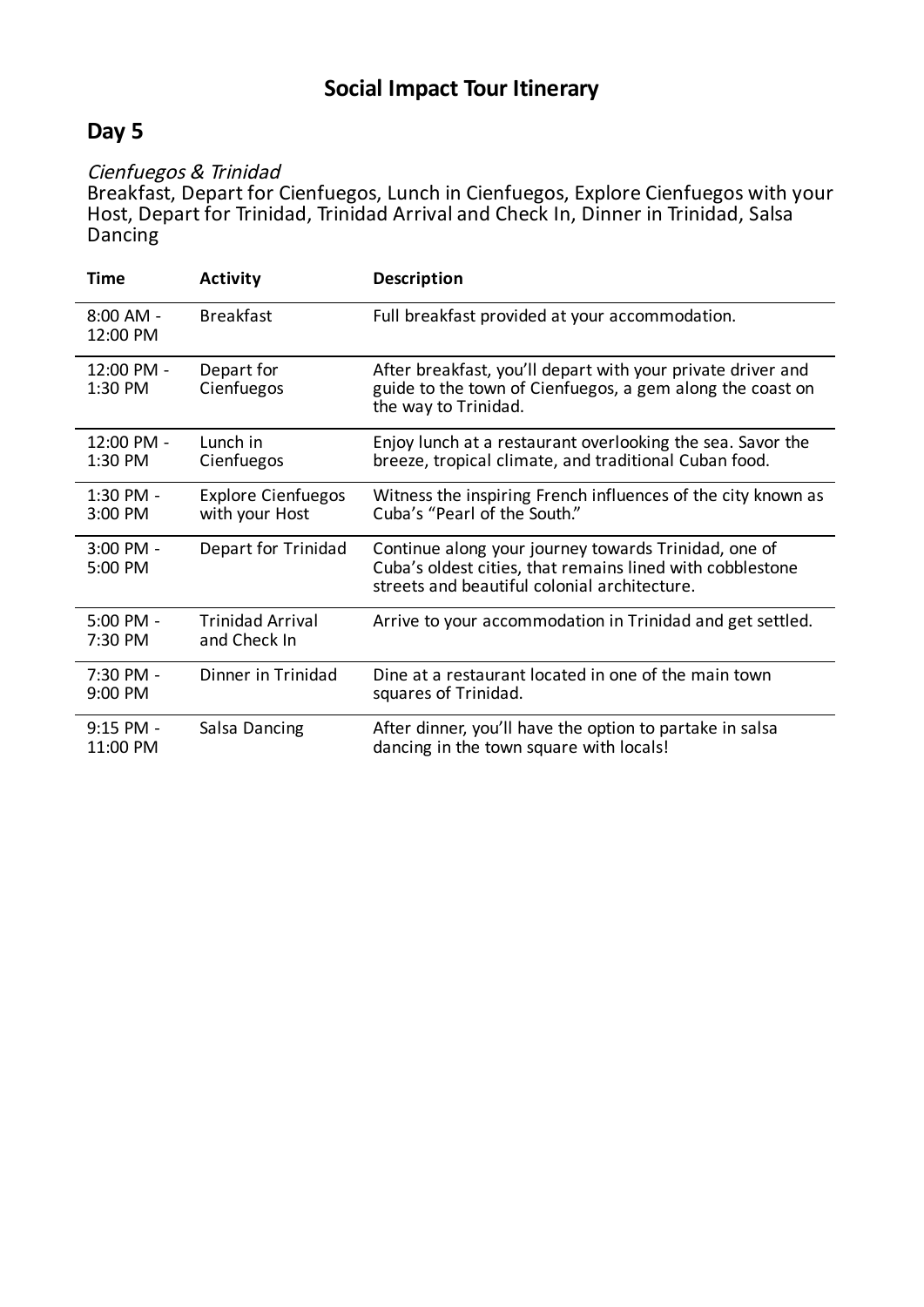## **Day 6**

Trinidad

Breakfast, Private Coffee Farm, Waterfall Hike, Lunch, Exploring Trinidad, Rest at Accommodation, Farewell Dinner

| Time                     | <b>Activity</b>           | <b>Description</b>                                                                                                                                                                  |
|--------------------------|---------------------------|-------------------------------------------------------------------------------------------------------------------------------------------------------------------------------------|
| $8:00$ AM -<br>9:30 AM   | <b>Breakfast</b>          | Full breakfast provided at your accommodation.                                                                                                                                      |
| $9:30$ AM -<br>10:15 AM  | Private Coffee Farm       | Learn how the locals plant, grow, harvest and roast coffee<br>beans. Taste Cuba's freshest farm to table coffee.                                                                    |
| 10:30 AM -<br>1:00 PM    | Waterfall Hike            | Wear your bathing suit to take a dip in the cool waters<br>below the cascade and prepare for a hike of moderate<br>difficulty (no climbing but plenty of breaks may be<br>helpful). |
| $1:30$ PM -<br>3:00 PM   | Lunch                     | Sit down and enjoy a delicious local lunch.                                                                                                                                         |
| $3:30$ PM -<br>5:30 PM   | <b>Exploring Trinidad</b> | Explore the cobblestone streets of Trinidad, a UNESCO<br>World Heritage site, and meet local artisans with your<br>host.                                                            |
| $5:30$ PM -<br>$7:15$ PM | Rest at<br>Accommodation  | Relax and freshen up at the accommodation.                                                                                                                                          |
| 7:30 PM -<br>9:30 PM     | <b>Farewell Dinner</b>    | Enjoy international food served in a beautifully restored<br>Spanish post-colonial mansion.                                                                                         |